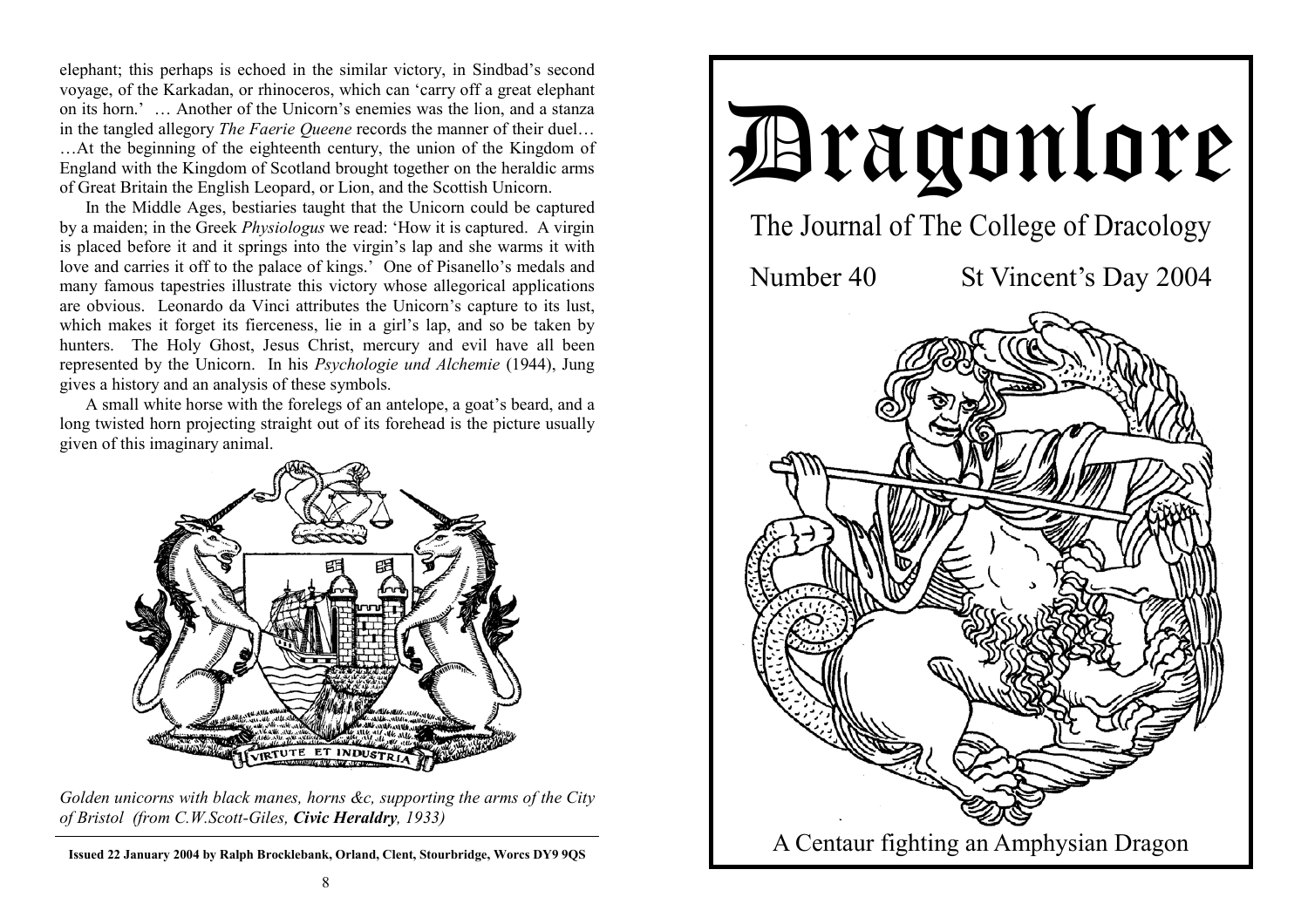# **The College of Dracology for the Study of Fabulous Beasts**

Our search for a new name for the Male Griffin which is not a Keythong has led us to delve into the realms of onamatology, the study of names. Prominent in this field are Leslie Dunkling, one of whose many works is **The Guinness Book of Names** (London, 1974), a compendious overview of the whole subject, and Adrian Room, a prolific author and compiler, a few of whose books have been quoted in these pages. These two once ran The Names Society with its Journal **Viz**, both now dormant (but we hope not defunct). From them we learned that one of the categories into which names may be classified is the transferred name, and names may be transferred serially to produce a chain. One of these chains, with five links, starts with HMS St Vincent, a dreadnaught **battleship** of 1908 that fought at Jutland and was broken up in 1921 (without ever getting an authorised badge). The battleship was named after the **Admiral**, John Jervis (1735-1823) who took the title Earl St Vincent to commemorate his victory in 1797 over the combined French and Spanish fleets. The **battle** of St Vincent took its name from the nearby Cape in Portugal, the extreme south-west point of continental Europe, featured in Robert Browning's poem *Home thoughts, from the sea ("Nobly, nobly Cape St Vincent to the North West died away…").* The **Cape** is named in honour of the Spanish **Saint**, Deacon and Martyr of Saragossa, who was martyred in 304 and whose feast day is held on 22<sup>nd</sup> January each year.

The picture on the cover, drawn by Anne Marie Jauss (from Lum, 1952), is taken from a carved 13<sup>th</sup> century boss in the Muniment Room at Westminster Abbey. Note that the centaur is a man-lion compound, not a man-horse, and this may be significant in the context as this struggle depicts the fight between light and darkness, and the lion was seen as a creature of the sun. In many church settings, a centaur may indeed represent Christ himself. The dragon here is a typical mediaeval specimen with a serpentine body, bird's wings and two legs (*see also No 26*). The word "amphysian" means with a head at "both ends." In times long ago, the daily struggle between the sun and the dark powers of night must have been awe-inspiring, and by no means a forgone conclusion. Even the cycle of the seasons was seen as a long-drawn-out fight between the sun and the darkness of night. In the springtime, the sun gradually gains the upper hand until the summer with its longer days, but is then slowly beaten back until the turning point in winter, now celebrated as Christmas, when the days once more begin to lengthen. This eternal struggle between the forces of light and darkness, symbolised here, was then transferred to the fight between good and evil, right and wrong. Today we think we understand the mechanisms that produce the cycles of the day and the year, and remain confident that each cycle will recur, but the moral struggle remains, and perhaps that is why, apart from its artistic beauty and ingenious composition, this carving still appeals so strongly.

collectors, he was dismayed to think that this might be the same animal as the elegant Unicorn of tradition. An ancient Egyptian drawing showing a lion playing chess with an animal like an antelope with a single doubly-curved horn may be an early depiction of an Unicorn, as may the bull-like beast being attacked by a lion shown at the end of No 38, but it remains doubtful whether a single horn was intended or merely the closer of two lying side by side. The long straight spirally-grooved horn on the traditional western Unicorn (and none so long as that shown on the animals in the Cluny tapestries) was surely influenced by narwhal tusks, which were real enough, and much prized treasures.

The earliest written description of a Unicorn tells of an animal like a white horse with a single horn on its forehead, not on its nose, and living in India, not Africa. Nothing like a rhinoceros, although early bestiaries did confuse these two animals, also introducing the *Monoceros* into the story. If a rhinoceros did influence the idea of an Unicorn, it was certainly not the African variety but the Indian, which is in fact the only known animal with a single horn. (That at least was the opinion of John Cherry, who wrote about *Unicorns* in the book he edited on **Mythical Beasts** in 1995.) However, Major Davies was quite right about one thing, which was, after all, his main point, and that is that until modern times almost everybody believed Unicorns to be real, if elusive, animals. Whether this applied to all the hybrid and composite creatures in ancient statuary and mythology is another question altogether.

In the mean time, here is what Jorge Luis Borges has to say:-

# *The Unicorn*

The first version of the Unicorn is nearly identical with the latest. Four hundred years B.C., the Greek historian and physician Ctesias told that among the kingdoms of India there were very swift wild asses with white coats, purple heads, blue eyes, and in the middle of their foreheads a pointed horn whose base was white, whose tip was red, and whose middle was black. Pliny, more precise, wrote (VIII, 31):

 the fiercest animal is the unicorn, which in the rest of the body resembles a horse, but in the head a stag, in the feet an elephant, and in the tail a boar, and has a deep bellow, and a single black horn three feet long projecting from the middle of the forehead. They say that it is impossible to capture this animal alive.

Around 1892, the Orientalist Schrader conjectured that the Unicorn might have been suggested to the Greeks by certain Persian bas-reliefs depicting bulls in profile with a single horn.

 In Isidore of Seville's *Etymologies*, composed at the beginning of the seventh century, we read that one thrust of the Unicorn's horn may kill an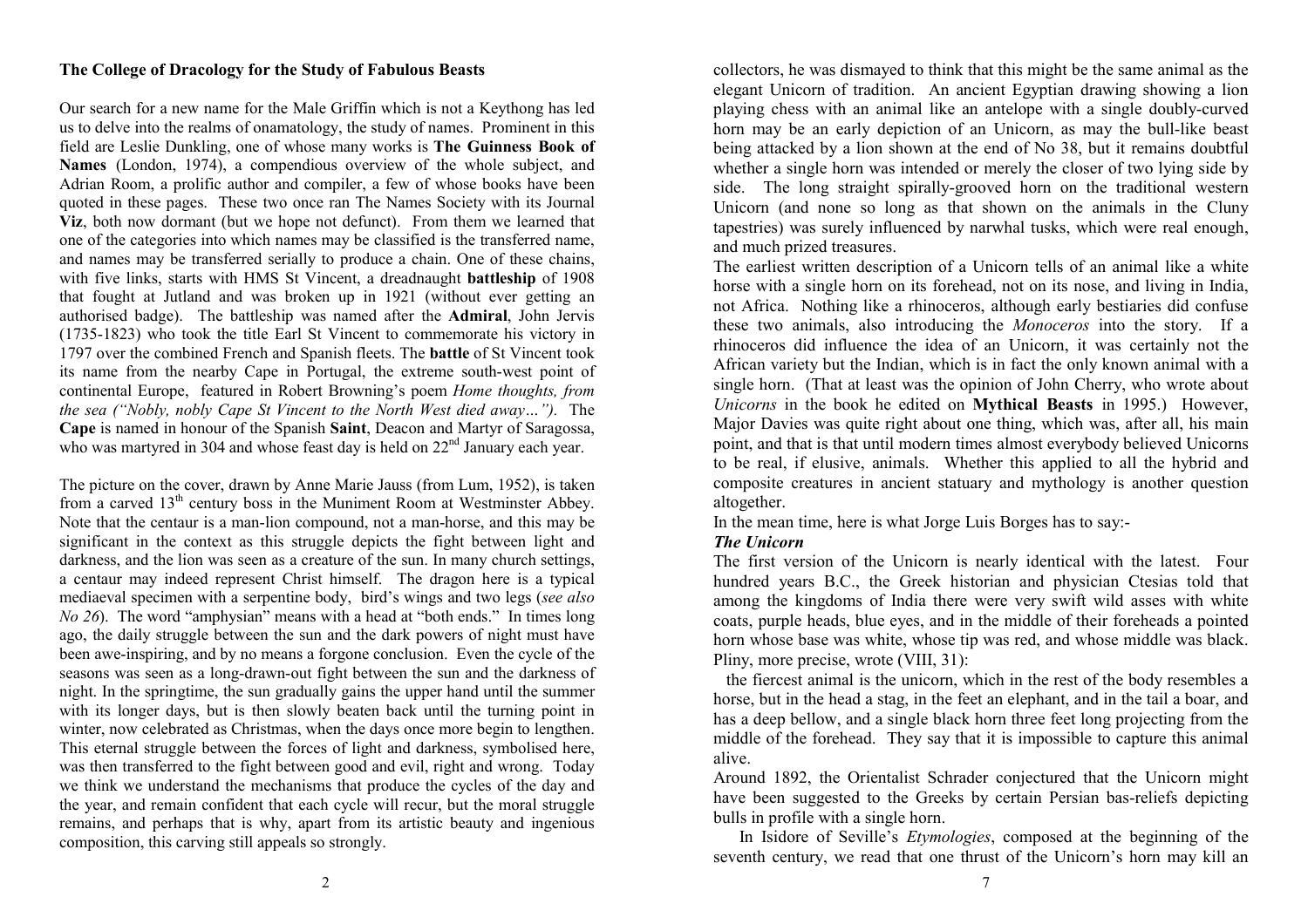### **An Alphabet of Queries (24)**

What was doubtful about Major Davies' theory of the origin of the Unicorn, as reported in No 35? He said that "the rhinoceros was more widely distributed in the ancient world and early travellers caught a hasty glance of

the white rhino before beating a quick retreat, bringing back to Assyria and Persia rough descriptions of the Unicorn." This, of course, is pure speculation, and it is always good to bear in mind the difference between what is *possible* and what is *likely*. To begin with, the so-called White Rhinoceros has got two horns,



on the nose, and not one on the forehead. Then again, it is not white in colour, but brownish grey, matching the mud of its environment. The word "white" in its name is a corruption of the Boer word "weid," pronounced "wait" and meaning "wide," referring to the animal's broad upper lip, in contrast to the pointed, almost beak-like, upper lip of the common rhino (often called "black" but actually a muddy grey). And then there is no record of travellers from the ancient Middle East, who wrote extensively about everything they did, ever having travelled into the African interior. The earliest descriptions of Unicorns all tell of a delicate creature like an ass, gazelle, deer or goat, living in India. When Marco Polo was shown a real rhinoceros, probably of the Indian variety, because the Chinese were indeed great travellers and



*An early 15th century Chinese drawing of an Indian rhinoceros.*

### **Fabulous Beasts in the Imperial Japanese Navy**



Derek Taylor writes, "The Japanese fleet carriers of the Second World War were named after beasts connected with flight : HOSHO ("Soaring Phoenix"), HIRYU and SORYU, which took part in the Pearl Harbour attack, translate as "Flying Dragon" and "Blue Dragon" respectively." The Phoenix and the Dragon were familiar creatures in Japanese folklore, so these were quite appropriate names for these warships. It is not known whether their

*A Japanese phoenix, called Ho-Ho or Ho-Sho*

navy used ships' badges, as we understand them, but it is likely that the wellknown images would have been used in one way or another. These two drawings are by Jauss, from Lum (1952).



*An Oriental Dragon from the 12th century*